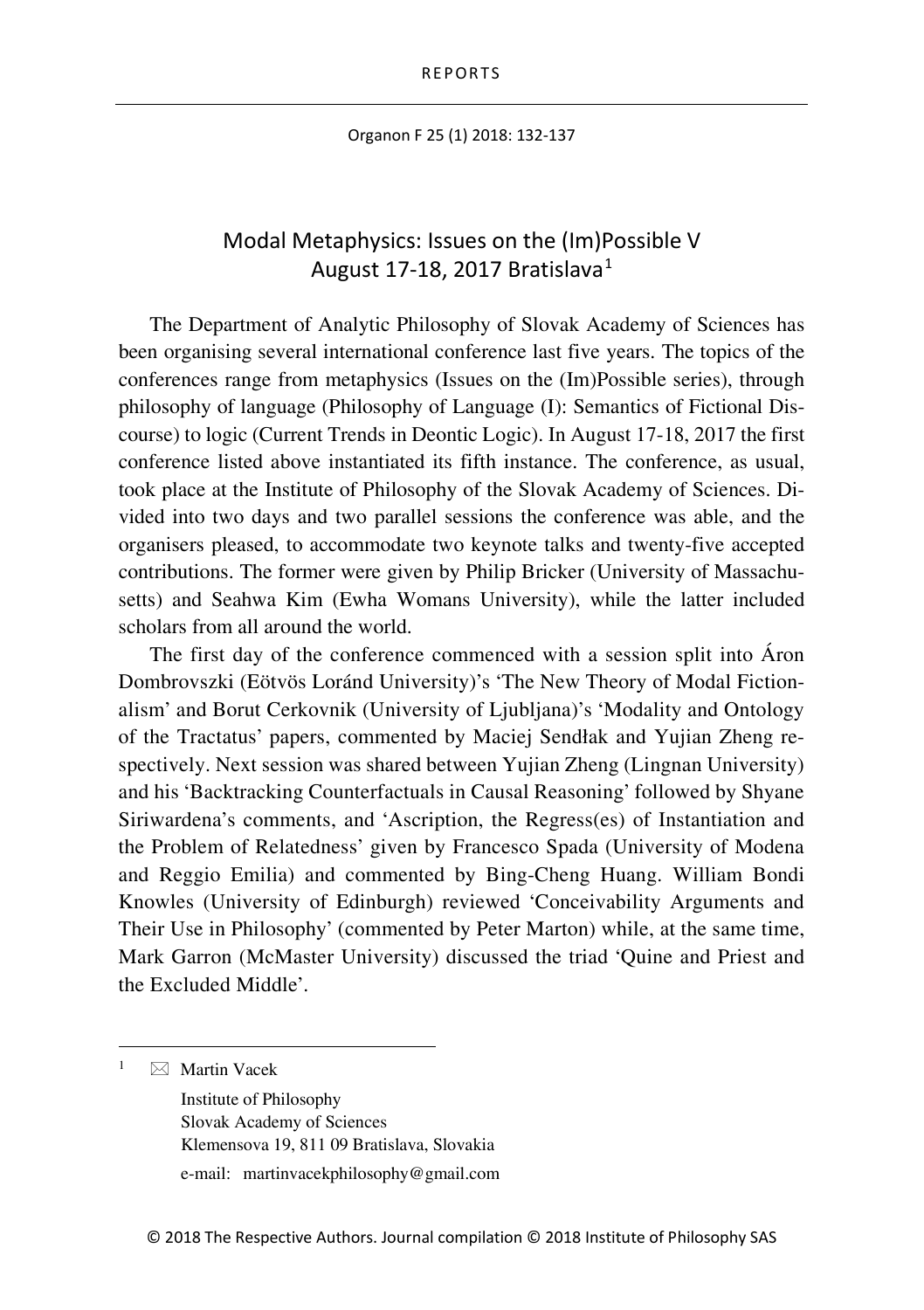## REPORTS 133

After lunch, the sessions continued with a pair of talks, namely Tien-Chun Lo's (National Taiwan University) 'On the Relation between Temporal Necessity and Metaphysical Necessity' and Zsófia Zvolenszky's (Slovak Academy of Sciences) 'Inadvertently Created Fictional Characters are Nothing New' followed by 'Facts, Truths, and Liars' delivered by Peter Marton (Clark University) and commented by Mark Garron, and 'A Modal Semantics for Essence and Ground' given by Jonas Werner (University of Hamburg) commented by Mattia Sorgon. The last three slots of contributed papers were filled in by 'Expressivity of Language without Commitment to Possible Worlds', 'The Representational Deficiencies of Hybrid Modal Realism' and 'Towards a Modally Harmonious Theory of Counterfactuals: Challenging an Edgingtonian Approach' given by Bing-Cheng Huang (National Taiwan University), Matthew Collier (University of Oxford) and Shyane Siriwardena (University of Leeds) (and in the same order commented by Matteo Pascucci, Robert Michels and William Bondi Knowles). The end of the first day was reserved for the first keynote address, given by Philip Bricker. In his 'Is there a Humean Account of Qualities', Bricker addressed the Humean problem with quantities and presented what he takes to be the best account of quantities, combining his own commitment to quidditism as well as his comparativist inclinations.

The second day of the conference started with a pair of talks, namely Ilaria Acquaviva (Fondazione Collegio San Carlo, Scuola Alti Studi)'s 'Francisco Suarez's Model Theory: An Actualists and Abstractionist Paradigm on Real Possible Beings' and Aaron Ben-Ze'ev (University of Haifa)'s 'I Want to Know Where Love Is: The Extended Epistemological and Ontological Status of Romantic Experiences'. After them, Mattia Sorgon (University of Alberta) proposed 'The Modal Account of Essence: An Analysis of the Notion of Sparseness' (with Francesco Spada as a commentator) and, at the same time, Péter Susánszky (Central European University) discussed 'Fictionalism and Mere Possibilia' (followed by Áron Dombrovszki's comments). Matteo Pascucci (University of Salzburg) discussed 'Modalities between a Logical and an Empirical Account of Indeterminism' (featuring Tien-Chun Lo as a commentator) and Robert Michels (Universite de Geneve) provided an account of 'Cross-World Comparatives for Lewisians' (commented by Michael Nelson).

After lunch, four more contributed papers were presented. Penultimate session was filled in by Lukas Skiba (University of Hamburg) and Maciej Sendłak (University of Warsaw) with their 'Fictionalism and the Modal Status of Fictions' and 'Worlds as Non-existent Objects' respectively, commented (in the same order) by Zsófia Zvolenszky and Sergio Genovesi. Finally, Michael Nelson (University of California-Riverside) presented 'Contingent Existents' paper with Lukas Skiba in